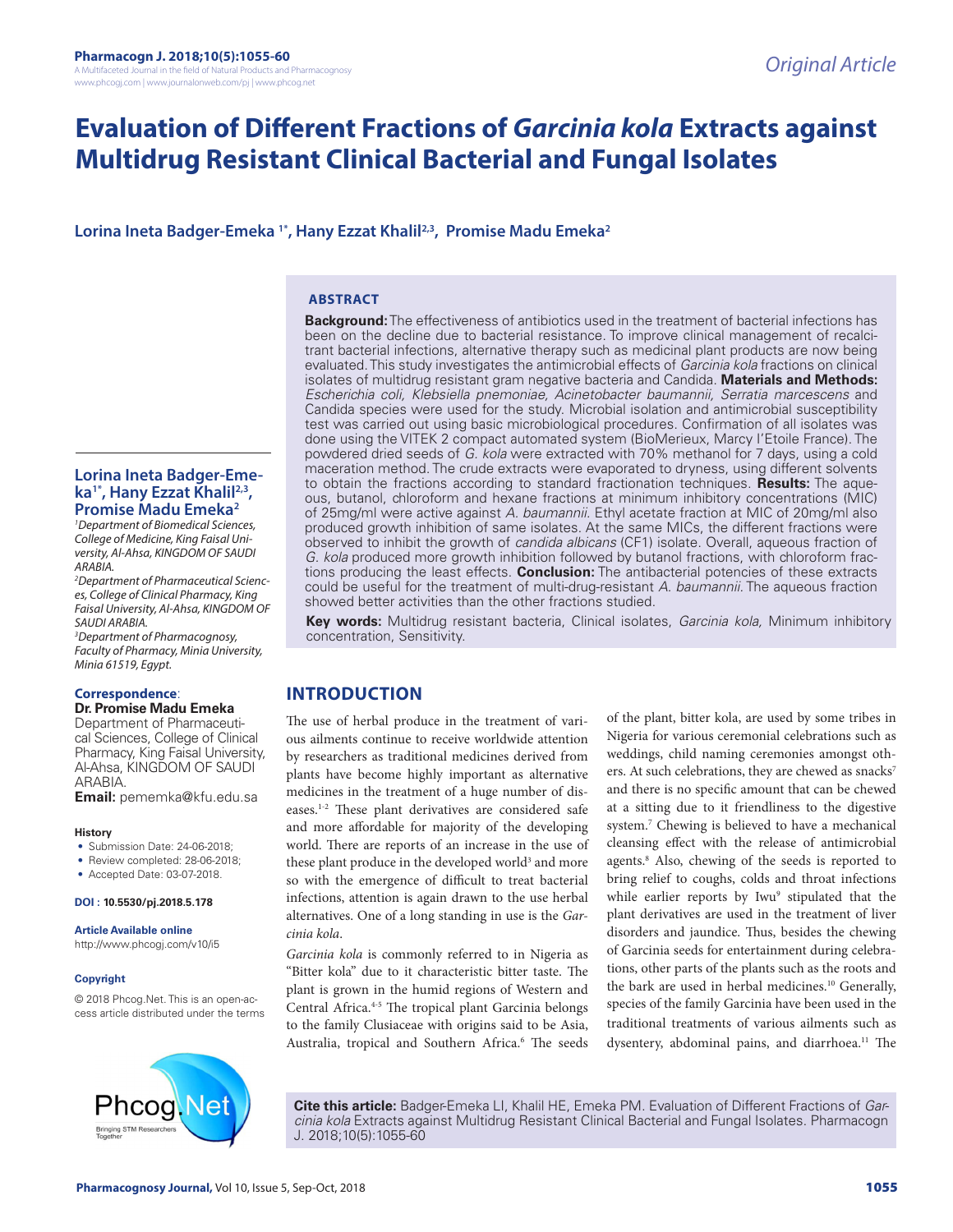| <b>Types of Isolates</b>          | <b>Sources of</b>  | <b>Susceptibility to antibiotics</b> |                |              |              |              |              |              |              |              |              |              |              |              |                |           |  |
|-----------------------------------|--------------------|--------------------------------------|----------------|--------------|--------------|--------------|--------------|--------------|--------------|--------------|--------------|--------------|--------------|--------------|----------------|-----------|--|
|                                   | <b>Isolates</b>    | <b>AUG</b>                           | <b>CXM</b>     | <b>CRO</b>   | <b>CTX</b>   | <b>CAZ</b>   | <b>FEP</b>   | <b>GM</b>    | <b>AK</b>    | <b>IMP</b>   | <b>MEM</b>   | <b>CIP</b>   | <b>LEVO</b>  | <b>TZP</b>   | <b>CS</b>      | <b>TG</b> |  |
| A. baumannii (AC1)                | Diabetic<br>wounds | $\mathbb{R}$                         | $\mathbb{R}$   | $\mathbb{R}$ | $\mathbb{R}$ | $\mathbb{R}$ | $\mathbb{R}$ | R            | $\mathbb{R}$ | $\mathbb{R}$ | $\mathbb{R}$ | $\mathbb{R}$ | $\mathbb{R}$ | $\mathbb{R}$ | S              | S         |  |
| A. baumannii (AC2)                | Diabetic<br>wounds | $\mathbb{R}$                         | $\mathbb{R}$   |              | $\mathbb{R}$ | S            | S            | S            | S            | $\mathbb{R}$ | $\mathbb{R}$ | S            |              | $\mathbb{R}$ | S              | S         |  |
| A. baumannii (AC33)               | Sputum             | $\mathbb{R}$                         | $\mathbb{R}$   |              | $\mathbb{R}$ | $\mathbb{R}$ | $\mathbb{R}$ | $\mathbb{R}$ | $\mathbb{R}$ | $\mathbb{R}$ | $\mathbb{R}$ | $\mathbb{R}$ |              | S            | $\mathbb{R}$   | S         |  |
| A. baumannii (AC4)                | Sputum             | $\mathbb{R}$                         | $\mathbb{R}$   |              | $\mathbb{R}$ |              | $\mathbb{R}$ | $\mathbb{R}$ | $\mathbb{R}$ | $\mathbb{R}$ | $\mathbb{R}$ | $\mathbb{R}$ | S            |              | S              | S         |  |
| Klebsiella pneumoniae (MBL<br>42) | Sputum             | $\mathbb{R}$                         | $\mathbb{R}$   | $\mathbb{R}$ | $\mathbb{R}$ | $\mathbb{R}$ | S            | $\mathbb{R}$ | $\mathbb{R}$ | S            |              | $\mathbb{R}$ | $\mathbb{R}$ | $\mathbb{R}$ | N <sub>D</sub> | <b>ND</b> |  |
| Klebsiella pneumoniae (MBL 6)     | <b>Blood</b>       | $\mathbb{R}$                         | $\overline{R}$ | $\mathbb{R}$ | $\mathbb{R}$ | R            | $\mathbb{R}$ | $\mathbb{R}$ | S            | S            | S            | $\mathbb{R}$ | <b>ND</b>    | S            | ND             | <b>ND</b> |  |
| Klebsiella pneumoniae (MBL 7)     | Sputum             | S                                    | S              | S            | S            | S            | S            | S            | S            | S            | S            | $\mathbb{R}$ | ND           | S.           | N <sub>D</sub> | ND        |  |
| Escherichia coli (CEC 1)          | Sputum             | $\mathbb{R}$                         | $\overline{R}$ |              | $\mathbf I$  | ND           |              | <b>ND</b>    |              | S.           | I            | $\mathbb{R}$ | $\mathbb{R}$ | S            | S              | S         |  |
| Klebsiella pneumoniae (MBL 4)     | Sputum             | $\mathbb{R}$                         | $\overline{R}$ | $\mathbb{R}$ | ND           | $\mathbb{R}$ | $\mathbb{R}$ | $\mathbb{R}$ |              | S            | S            | $\mathbb{R}$ | ND           | S.           | $\mathbb{R}$   | ND        |  |
| Serratia marcescens (SMC 1)       | Sputum             | $\mathbb{R}$                         | $\mathbb{R}$   | S            | S            | S            | S            | S            | S            | S            | S            | S            | ND           | S            | ND             | <b>ND</b> |  |

### **Table 1: Antimicrobial susceptibility of the gram negative bacterial clinical isolates used in the study**

AUzG: Augmentin; CXM: cefuroxime; CRO: ceftriaxone; CTX: cefotaxime; CAZ: ceftazidime; FEP: Cefepime; GM: gentamicin; AK: amikacin; IMP: Imipenem; MEM: Meropenem; CIP: ciprofloxacin; LEVO: Levofloxacin; TZP: piperacillin-tazobactam; CS: Colistin; TG: Tigecycline; R/I; Resistant/ Intermediate.  $R =$  Resistant;  $S =$  Sensitive; I = Intermediate. ND: Not done

antibacterial biflavonoid of chewing Garcinia kola Kennel have also been isolated and characterised.<sup>12</sup> Also, the extracts of the Garcinia seeds are reported by Tchimene *et al*. 13 and Ajayi *et al*. 14 to have anti-inflammatory effects. These reports have therefore confirmed the reasons why the plant was named "wonder plant" due to its medicinal importance.<sup>4</sup> Based on the antimicrobial properties of the *Garcinia kola* seed, Nwaokorie *et al*. 10 reported the effect of the extracts on *Fusobacterium nucleatum* while the methanolic and aqueous extracts of the kola seeds were evaluated by Penduka et al.<sup>4</sup> on Vibrio isolates and reported that both extracts inhibited the activities of the tested organisms. Other proven antimicrobial activities of the seed was earlier reported by various researches<sup>10,15-17</sup> Most of the antimicrobial studies about *G. kola* extracts used different solvent extractions and reported different results. In addition, they used standard bacterial isolates that are sensitive to antibiotics. Therefore in the face of multidrug resistance being experienced clinically, the present study looks to investigate the antimicrobial activity of different extracted fractions of *G. kola,* on clinical gram negative multidrug resistant bacteria as well as Candida species.

### **MATERIALS AND METHODS**

### Plant Material

Garcinia kola seeds were used for this study and had been purchased from vendors in a local market in Lagos Nigeria.

### Preparation and fractionation of extract

The seeds weighing 500 g were chopped into small portions, dried and grounded. The powdered seeds were exhaustively extracted three times with methanol for 7 days using 5.0 L of 70 % methanol, at room temperature. The resulting solution was filtered using Whatman Grade1 filter paper, and evaporated to dryness with minimal pressure by the use of rotary evaporator. The residue gave a dark reddish-yellow compound weighing 40.0 g which was then suspended in double distilled water to obtain the aqueous fraction. Also successive extractions were done with hexane (3.0 l), chloroform (3.0 l), ethyl acetate (3.0 l), and butanol (2.0 l). The different extracts were evaporated to dryness to yield hexane fraction (12.0 gm), chloroform fraction (5.0 gm), ethyl acetate fraction (4.0 gm), and butanol fraction (5.0 gm). The remaining aqueous mother liquor was dried to give the water-soluble fraction (13.0 gm). Concentrations of 500 mg/ml was prepared from hexane fraction, chloroform fraction, butanol fraction and aqueous fraction. While 400 mg/ml was prepared from ethyl acetate fraction. Therefore, minimum inhibitory concentrations (MICs) were determined and found to be 25mg/ml for hexane fraction, chloroform fraction, butanol fraction and aqueous fraction. MIC for ethyl acetate was 20mg/ml.

### Clinical Isolates

The following clinical Gram negative bacterial and fungal isolates were used for the investigation: *Klebsiella pneumoniae, Escherichia coli, Acinetobacter baumannii, Enterobacter species, Serratia marcescens, Candida albicans* isolates CF1, CF2, and CF3. They were obtained from the medical microbiology laboratory of the college of medicine at King Faisal University. Isolates had been obtained from clinical samples of blood, sputum diabetic and non-diabetic wounds.

### Microbial culture and antibiotic susceptibility testing.

Bacterial isolates were grown on MacConkey agar incubated at 37°C for 24 h. Pure colonies of the isolates were used for the identification and antimicrobial susceptibility testing. Confirmation of the identified isolates was carried out using BioMerieux VITEK 2 compact automated system (BioMerieux, Marcy I'Etoile France), according to the manufacturers guidelines. The antimicrobial susceptibility testing was also carried out using the GN (Gram negative) cards of the BioMerieux VITEK 2 compact automated system (BioMerieux, Marcy I'Etoile France) according to the manufacturer's guidelines. The GN cards consisted of the following antibiotics: Augmentin, ceftriaxone, cefotaxime, ceftazidime, Cefepime, gentamicin, amikacin, Imipenem, Meropenem, Ciprofloxacin, Levofloxacin, piperacillin-Tazobactam, Colistin, Tigecycline and tetracycline.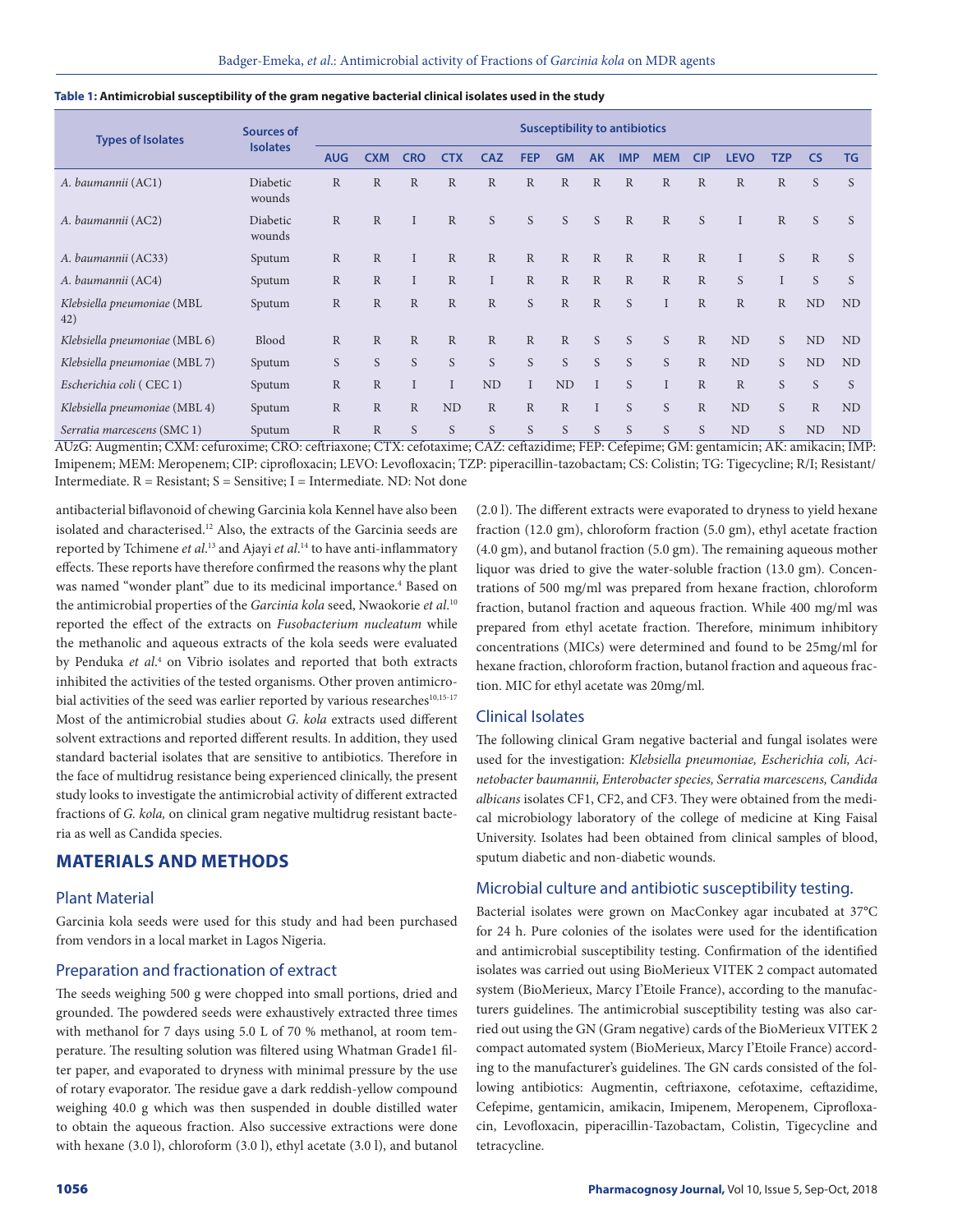| <b>Types of Isolates</b>       | <b>Sources of Isolates</b> |                   | <b>Different fractions of Garcinia kola</b> |                  |                  |                  |                  |  |  |  |  |
|--------------------------------|----------------------------|-------------------|---------------------------------------------|------------------|------------------|------------------|------------------|--|--|--|--|
|                                |                            | <b>DMSO</b>       | <b>CF</b>                                   | <b>BF</b>        | EF               | <b>HF</b>        | <b>AQF</b>       |  |  |  |  |
| A. baumannii (AC1)             | Diabetic wounds            | 0.6 <sub>mm</sub> | 14mm                                        | 14mm             | 11mm             | 11mm             | 16mm             |  |  |  |  |
| A. baumannii (AC2)             | Diabetic wounds            | 10 <sub>mm</sub>  | 15mm                                        | 16mm             | 18mm             | 14mm             | 17 <sub>mm</sub> |  |  |  |  |
| A. baumannii ( <b>AC33</b> )   | Sputum                     | 10 <sub>mm</sub>  | 10 <sub>mm</sub>                            | 12mm             | 16mm             | 16mm             | 18 <sub>mm</sub> |  |  |  |  |
| A. baumannii ( <b>AC4</b> )    | Sputum                     | 10 <sub>mm</sub>  | 10 <sub>mm</sub>                            | 12mm             | 10mm             | 10 <sub>mm</sub> | 14mm             |  |  |  |  |
| Klebsiella pneumoniae (MBL 42) | Sputum                     | 10 <sub>mm</sub>  | 10 <sub>mm</sub>                            | 10 <sub>mm</sub> | 10 <sub>mm</sub> | 10 <sub>mm</sub> | 10 <sub>mm</sub> |  |  |  |  |
| Klebsiella pneumoniae (MBL 6)  | <b>Blood</b>               | 10 <sub>mm</sub>  | 10 <sub>mm</sub>                            | $10 \text{ mm}$  | $10 \text{ mm}$  | $10 \text{ mm}$  | $10 \text{ mm}$  |  |  |  |  |
| Klebsiella pneumoniae (MBL 7)  | Sputum                     | $10 \text{ mm}$   | $10 \text{ mm}$                             | $10 \text{ mm}$  | $10 \text{ mm}$  | $11 \text{ mm}$  | $15 \text{ mm}$  |  |  |  |  |
| Escherichia coli (CEC 1)       | Sputum                     | $10 \text{ mm}$   | $10 \text{ mm}$                             | $10 \text{ mm}$  | $10 \text{ mm}$  | $10 \text{ mm}$  | $10 \text{ mm}$  |  |  |  |  |
| Klebsiella pneumoniae (MBL 4)  | Sputum                     | $10 \text{ mm}$   | $10 \text{ mm}$                             | $10 \text{ mm}$  | $10 \text{ mm}$  | $10 \text{ mm}$  | $10 \text{ mm}$  |  |  |  |  |
| Serratia marcescens (SMC 1)    | Sputum                     | $10 \text{ mm}$   | $10 \text{ mm}$                             | $10 \text{ mm}$  | $10 \text{ mm}$  | $10 \text{ mm}$  | $10 \text{ mm}$  |  |  |  |  |
| Candida albicans (CFI 1)       | Sputum                     | $0 \text{ mm}$    | $12 \text{ mm}$                             | $10 \text{ mm}$  | $12 \text{ mm}$  | $13 \text{ mm}$  | $12 \text{ mm}$  |  |  |  |  |
| Candida albicans (CFI 2)       | Sputum                     | $10 \text{ mm}$   | $10 \text{ mm}$                             | $10 \text{ mm}$  | $10 \text{ mm}$  | $10 \text{ mm}$  | $10 \text{ mm}$  |  |  |  |  |
| Candida albicans (CFI 3)       | Sputum                     | $10 \text{ mm}$   | $10 \text{ mm}$                             | $10 \text{ mm}$  | $10 \text{ mm}$  | $10 \text{ mm}$  | $10 \text{ mm}$  |  |  |  |  |

**Table 2: Showing extent of growth inhibition of clinical microbial isolates by various extracted fractions of**  *Garcinia kola.*

**DMSO: Dimethyl sulfoxide; CF: Chloroform Fraction; BF: Butanol Fraction; ethyl acetate Fraction; HF: hexane Fraction; AQF: Aqueous fraction**



**Figure 1: A comparison between percentage resistance to antimicrobials and** *Garcinia kola* **fractions.**

### Determination of Minimum inhibitory concentrations (MIC)

The MICs of the various fractions of *Garcinia Kola* ((Heckel) seed extracts were determined by the broth dilution method, according to the method described by Asowata *et al*. 18 All the fractions were prepared to the highest concentration of 500mg ml (stock concentration) in sterile distilled water, which were then serially diluted to give concentrations ranging from 40mg /ml to 10mg ml. 1 ml of the standardized microbial broth cultures were inoculated into the tubes containing the diluted extracts and labelled accordingly. The tubes were incubated at 370 C temperature for 24 h for the clinical bacteria isolates and for 48 h for fungi. They were examined for the presence or absence of bacterial or fungal growth. The least concentration of the extract which inhibited the growth of the inoculums was considered as the minimum inhibitory concentration.

### **RESULTS**

The results in Table 1 shows the antimicrobial susceptibility of bacteria isolates used in this study. The least resistance to antimicrobials were Klebsiella pneumonia (MBL 7) and Serratia marcescens (SMC1) with 9. 09 and 18.18 percentage resistance respectively. Both bacterial isolates were from sputum specimens. The antimicrobial resistance pattern for Acinetobacter isolates AC1, AC2, AC3 and AC4 were 85.71%, 57.14%,

and 93%, respectively. For the Klebsiella pneumoniae MBL42, MBL 6, and MBL 4, percentage antimicrobial resistance was 92%, 72.72% and 81.82% respectively. These isolates were resistant to at least 3 classes of antibiotic groups and therefore termed multidrug resistant organisms. Out of all the isolates used two were resistant to colistin antibiotics, a drug regarded as the last resort to the treatment of multidrug resistant bacteria. The table also describes different sources of isolates, showing that most of the isolates were from sputum, with only one was from blood sample while *A. baumannii*, AC1 and AC1 were isolated from diabetic wounds. All the fungal isolates had been from sputum (Table 2). Comparing the susceptibility pattern of diabetic wound isolates with those collected from sputum, in terms of resistance, no main differences were observed. The extent of growth inhibition of the clinical isolates by different fractions of *G. kola* is described in Table 2. It showed that all the *A. baumannii* isolates from either diabetic or sputum samples were susceptible to aqueous fraction followed by the butanol fraction, then ethyl acetate fraction and hexane fraction. The chloroform fraction is the least active compared to all the extracted fractions. However, isolates MBL42, MBL6, MBL7, CEC1, MBL4 and SMC1 were however, resistant to all the extracted fractions of *G. kola*. The table also shows the susceptibility of three different clinical strains of *Candida albicans* isolates to the various fractions. Of the three, only one (CF1) showed sensitivity to all the fractions, the rest were resistant. Table 3, shows the comparison of antibiotics group with different fractions of G. kola. The results records that aqueous and butanol fractions appeared to have the highest sensitivity on all the *A. baumannii* multidrug resistant isolates. Their effect on these isolates were similar to the effect produced by tigecycline. One of the isolates (AC3) that was resistant to colistin exhibited sensitivity to both aqueous and butanol fractions of G. kola. The effect of ethyl acetate and hexane fractions were more than that of chloroform fraction. However, all the isolates were resistant to beta lactams, aminoglycosides and fluoroquinolones. Table 4 describes the MICs as obtained from Vitek 2. The MICs for antibiotics against clinical isolates from diabetic wounds, sputum and blood ranged from 0.5- 64µg/ml for both sensitive and resistant isolates. MICs determined for *G. kola* for this study ranged from 20-25mg/ml. However, these fractions are still in their crude form and therefore not pure compounds. A comparison between percentage resistance to antimicrobials and fractions of *G. kola* is shown in Figure 1. The least resis-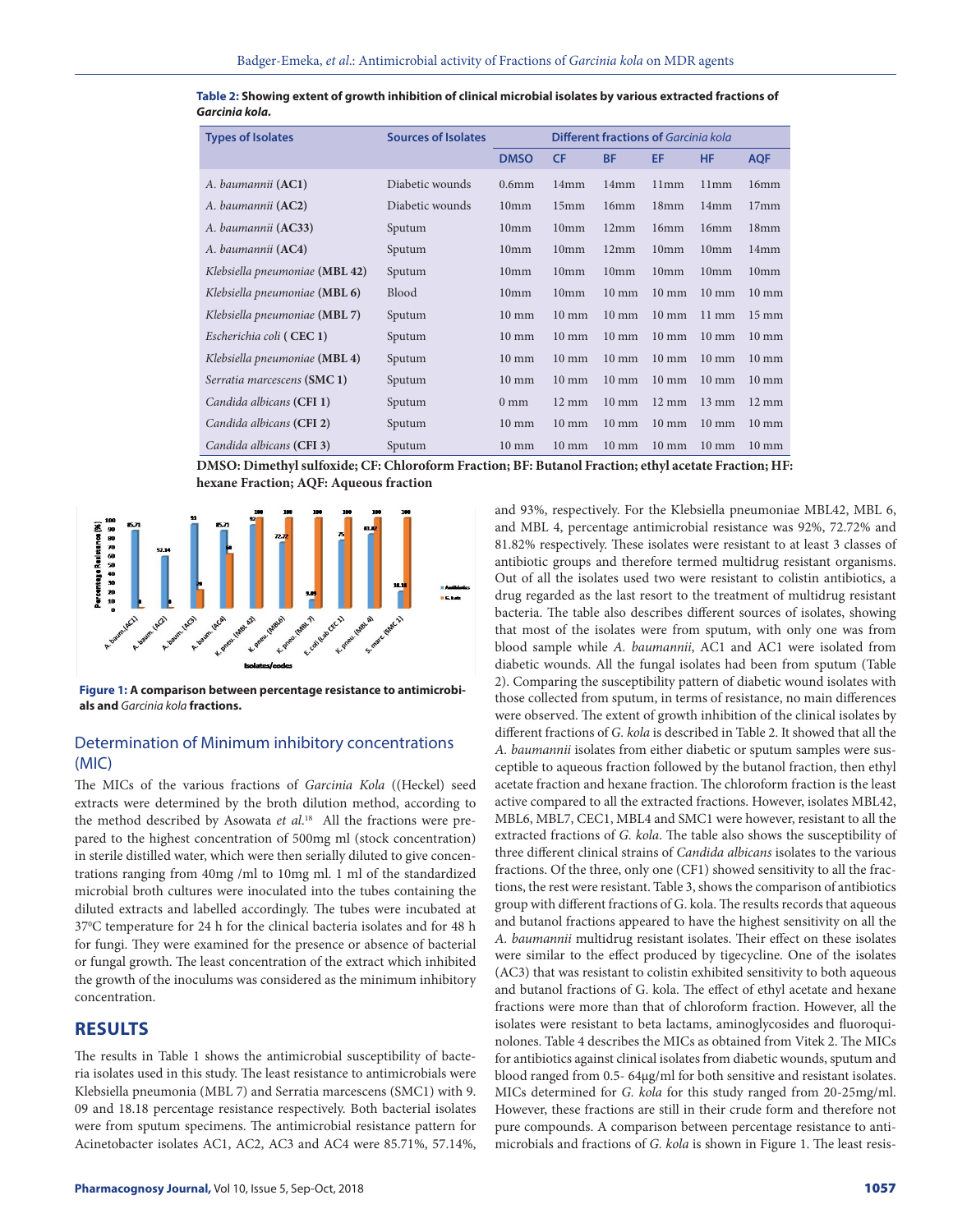**Table 3:** Showing sensitivity of multi-drug resistant clinical isolates of *A. baumannii* to fractions *Garcinia kola*

| Types of Isolates | Sources of         | Antimicrobial groups |           |                 |              |        |          |              |    |          |   |                  |   |  |  |
|-------------------|--------------------|----------------------|-----------|-----------------|--------------|--------|----------|--------------|----|----------|---|------------------|---|--|--|
|                   | Isolates           | CF                   | <b>BF</b> | EF              |              | HF AQF | BLTM     | AMG FON      |    | CABP TIG |   | COL <sup>-</sup> |   |  |  |
|                   | A. baumannii (AC1) | Diabetic wounds S    |           | $\sim$ S $\sim$ | S            | S      | $\sim$ S | R            | R  | R        | R |                  |   |  |  |
|                   | A. baumannii (AC2) | Diabetic wounds S    |           | S               | <sub>S</sub> | S      | -S       | R            | S. | R        | R |                  |   |  |  |
|                   | A. baumannii (AC3) | Sputum               | R         | $S_S$           |              | S      | S.       | $\mathbb{R}$ | R  | R        | R |                  | R |  |  |
|                   | A. baumannii (AC4) | Sputum               | R         | S               | R            | R      | $\sim$ S | R            | R  | R        | R |                  |   |  |  |

CF: Chloroform Fraction; BF: Butanol Fraction; ethyl acetate Fraction; HF: hexane Fraction; AQF: Aqueous fraction BLTM: Beta-lactam agents; AMG: Aminoglycosides; FQN: Fluoroquinolones; CABP: Carbapenems; TIG: Tigecycline; COL: Colistin

### **Table 4:** Antimicrobial MICs Determined by Vitek 2.

|                                   | Sources of         | MICs antibiotics (µq/ml) |            |            |            |             |            |                |           |            |            |            |                |            |                |            |
|-----------------------------------|--------------------|--------------------------|------------|------------|------------|-------------|------------|----------------|-----------|------------|------------|------------|----------------|------------|----------------|------------|
| <b>Types of Isolates</b>          | <b>Isolates</b>    | <b>AUG</b>               | <b>CXM</b> | <b>CRO</b> | <b>CTX</b> | <b>CAZ</b>  | <b>FEP</b> | <b>GM</b>      | <b>AK</b> | <b>IMP</b> | <b>MEM</b> | <b>CIP</b> | <b>LEVO</b>    | <b>TZP</b> | <b>CS</b>      | <b>TG</b>  |
| A. baumannii (AC1)                | Diabetic<br>wounds | > 32                     | > 64       | $\geq 64$  | $\geq 64$  | $\geq$ 32   | $\geq$ 32  | $\geq 16$      | $\geq 64$ | $\geq 16$  | $\geq 16$  | $\geq 4$   | $\geq 8$       | $\geq 16$  | $\geq 2$       | $\geq 0.5$ |
| A. baumannii (AC2)                | Diabetic<br>wounds | > 32                     | $\geq 64$  | > 32       | > 64       | $\geq 8$    | > 8        | $\geq 4$       | $\geq 16$ | $\geq 16$  | $\geq 16$  | ><br>0.25  | > 8            | $\geq 16$  | > 2            | $\geq 0.5$ |
| A. baumannii (AC33)               | Sputum             | $\geq$ 32                | $\geq 64$  | $\geq$ 32  | $\geq 64$  | $\geq$ 32   | $\geq$ 32  | $\geq 16$      | $\geq 64$ | $\geq 16$  | $\geq 16$  | $\geq 4$   | $\geq 8$       | $\geq 4$   | $\geq 4$       | $\geq 0.5$ |
| A. baumannii (AC4)                | Sputum             | $\geq$ 32                | $\geq 64$  | $\geq$ 32  | $\geq 64$  | $\geq 16$   | $\geq$ 32  | $\geq 16$      | $\geq 64$ | $\geq 16$  | >16        | >4         | >4             | $\geq 8$   | > 2            | $\geq 0.5$ |
| Klebsiella pneumoniae<br>(MBL 42) | Sputum             | $\geq$ 32                | $\geq 64$  | $\geq 64$  | $\geq 64$  | $\geq$ 32   | $\geq 8$   | $\geq 16$      | $\geq 64$ | $\geq 4$   | $\geq 8$   | >4         | $\geq 2$       | $\geq 16$  | N <sub>D</sub> | <b>ND</b>  |
| Klebsiella pneumoniae<br>(MBL 6)  | <b>Blood</b>       | > 32                     | > 64       | > 64       |            | $>64$ $>32$ | > 32       | >16            | $\geq 16$ | >4         | >4         | >4         | N <sub>D</sub> | >4         | <b>ND</b>      | <b>ND</b>  |
| Klebsiella pneumoniae<br>(MBL 7)  | Sputum             | $\geq 8$                 | $\geq 8$   | $\geq 8$   | $>$ 32     | $\geq 8$    | $\geq 8$   | $\geq 4$       | > 16      | >4         | >4         | >4         | N <sub>D</sub> | >4         | <b>ND</b>      | ND         |
| Escherichia coli (CEC 1)          | Sputum             | $\geq$ 32                | $\geq 64$  | $\geq$ 32  | $\geq$ 32  | <b>ND</b>   | $\geq 16$  | N <sub>D</sub> | $\geq$ 32 | $\geq 4$   | $\geq 8$   | $\geq 8$   | $\geq 8$       | >4         | $\geq$ 2       | $\geq 0.5$ |
| Klebsiella pneumoniae<br>(MBL 4)  | Sputum             | $\geq$ 32                | $\geq 64$  | $\geq 64$  | ND         | $\geq$ 32   | $\geq$ 32  | $\geq 16$      | $\geq$ 32 | $\geq 16$  | >4         | >4         | ND             | >4         | >4             | ND         |
| Serratia marcescens<br>(SMC1)     | Sputum             | $\geq$ 32                | $\geq 64$  | $\geq 8$   | $\geq 8$   | > 8         | > 8        | >4             | $\geq 16$ | >4         | >4         | >4         | <b>ND</b>      | >4         | <b>ND</b>      | ND         |

AUG: Augmentin; CXM: cefuroxime; CRO: ceftriaxone; CTX: cefotaxime; CAZ: ceftazidime; FEP: Cefepime; GM: gentamicin; AK: amikacin; IMP: Imipenem; MEM: Meropenem; CIP: ciprofloxacin; LEVO: Levofloxacin; TZP: piperacillin-tazobactam; CS: Colistin; TG: Tigecycline; R/I; Resistant/ Intermediate.  $R =$  Resistant;  $S =$  Sensitive; I = Intermediate.

tant to antibiotic isolates MBL7 and SMC 1 were highly resistant to the *G. kola* fraction.

### **DISCUSSION**

The present study showed that *G. kola* extracts have antimicrobial activity against multi-drug resistance clinical isolates, *A. baumannii*. The aqueous fraction of *G. kola* seeds exhibited a better antimicrobial activity as compared to the other fractions. These effects were similar to the results obtained from other studies conducted using antimicrobial sensitive bacteria isolates.<sup>19</sup> Our observations also corroborates the findings of Ezeigbo *et al*. 20 who reported growth inhibition with aqueous extracts on gram negative sensitive bacteria. However, a number of studies documented a contrary view, observing that their aqueous extract had little or no antibacterial activity.21-23 Thus pointing to the fact that reports of the antimicrobial effects of *G. kola* varies between available reports. Interestingly, in the present investigation, a strain of *A. baumannii* (AC3) clinical isolate that was resistant to colistin, a last line antibiotic, was sensitive to this fraction of *G. kola*. It was also found to be active against a strain of *Candida albicans* clinical isolate (CFI 1), an observation that was similar to the work of Penduka and Okoh.<sup>22</sup> The butanol fraction of the extract was found to be active against all the *A. baumannii* isolates and *candida albicans* (CFI 1). According to Akinpelu *et al*. 16 butanol extract of *G. kola,* exhibited antibacterial activity against *Bacillus anthracis* and *E. coli* sensitive isolates. Thus, with the antifungal effects as seen in this investigation, butanol fraction of *G. kola* can be said to be exhibiting broad spectrum activity. Regarding the chloroform fraction of the extract, we observed that it was not as active on bacterial growth inhibition as compared to the other fractions. This finding is in line with the study of Akinpelu *et al*. 16 whose investigation with chloroform extract produced no antibacterial activity on sensitive isolates tested. The reason could be that as reported by Morabandza et al.<sup>24</sup> chloroform fractions of *G. kola* contains less flavonoids compared to other fractions. This may account for the reason why it has less antibacterial activity compared to other fractions. The present study also observed that the hexane fraction produced a significant activity against three multidrug resistant clinical isolates of *A. baumannii* and *C. albicans* (CFI 1) and can therefore be described as having antimicrobial activities. Similar findings had been reported by other workers who found that hexane fraction of *G. kola*, had appreciable anti-listeria activity.<sup>24</sup> Crude ethyl acetate fraction showed antibacterial activity also like the hexane fraction. Our observation concerning its antibacterial effects was also documented<sup>16</sup>by researchers, in which they reported significant activity against both gram positive and gram negative bacteria. The said antibacterial activity by them,<sup>16</sup> was observed on *K. pneumoniae* and *E. coli* at a much lower minimum inhibitory concentration. However, the isolates used in their study were standard laboratory bacterial isolates and not multidrug resistant isolates as those used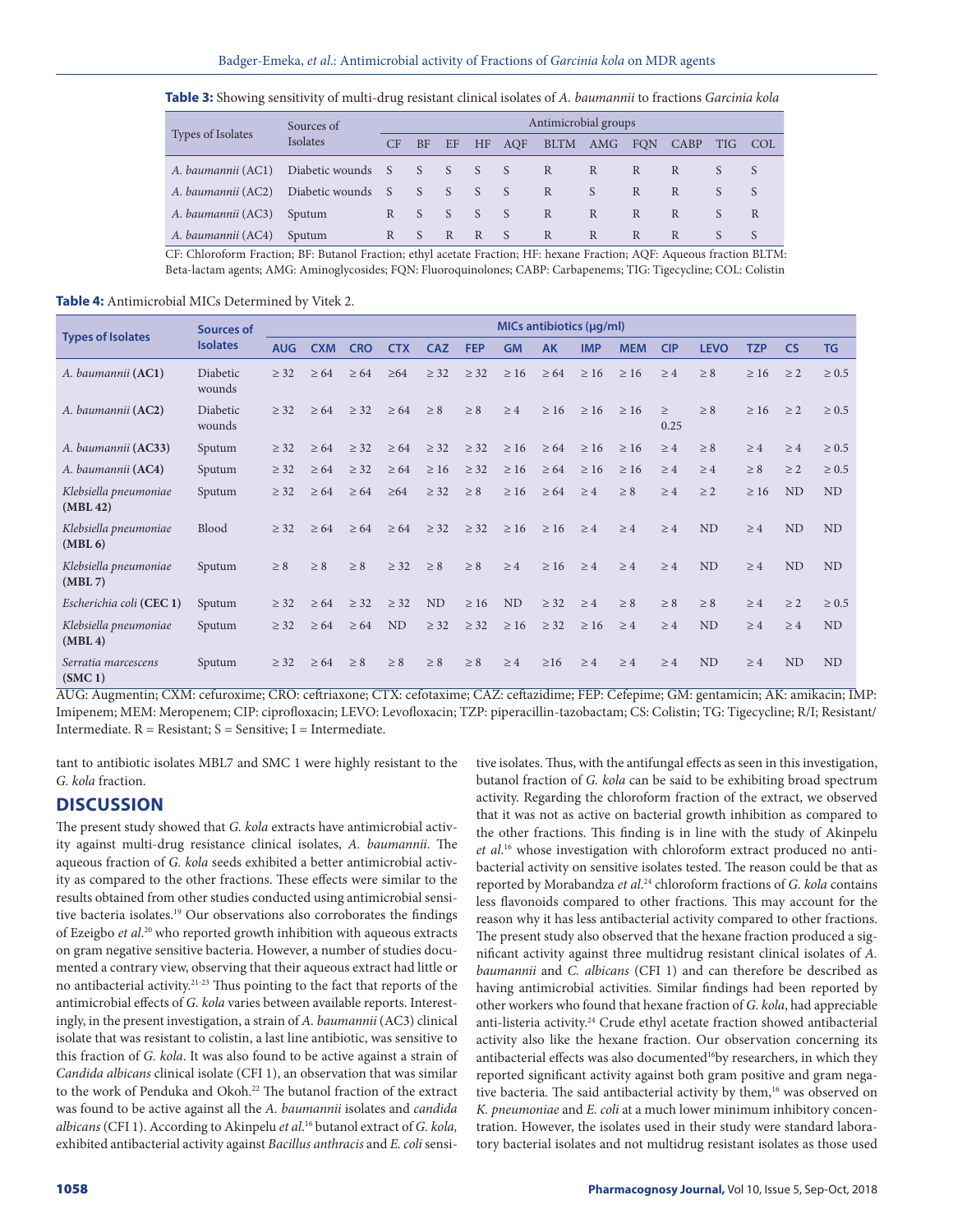in the present study. It is worth noting the diversity in bacteria strains such as those of *Escherichia coli* from those that are pathogenic to the non-pathogenic. In the present investigation, we report that none of the fractions extracts were able to inhibit the growth of multidrug resistant *E. coli* and *K. pneumoniae* isolated from clinical source, sputum. The findings could be attributed to the diversity in bacterial stains in as well as their ability to be antibiotic sensitive, MDR or not resistant to antibiotics. The present study also observed that all the fractions appeared to exhibit more activity on diabetic wound isolates than sputum isolates, particularly *A. baumannii*. The observation that MDR clinical isolate *A. baumannii* AC3 was sensitive to majority of the fractions of *Garcinia kola* extract was particularly interesting. This is because, this isolate was resistant to colistin antibiotic, a last line drug usually reserved for treatment of recalcitrant bacteria organisms. The minimum inhibitory concentrations employed in the present study compared to previous studies ranged from 20-25mg/ml. A number of studies reported MIC range of 5-20mg/ ml with 20mg/ml MIC showing greater growth inhibition.<sup>16,25-26</sup> Therefore, the variation in MICs seen with different studies and also different antibacterial activities reported from extracted fractions could be due to methods and solvent used in the various extractions procedure. Other workers like Penduka and Okoh<sup>22</sup> reported MIC of 10mg/ml. Therefore, it is important to harmonise the extraction procedure so as to see a consistent and reproducible results that will serve as a reference. However, for multidrug resistant isolates, a higher MICs will be expected. MICs for antibiotics employed for resistant organisms are usually higher. All the previous studies referred to in this presented study, reported lower antibiotics as positive controls. This is because, their isolates were not multidrug resistant organisms. The range of antibiotics used in this present study was from 4 64µg/ml according to the estimation of the Vitek 2 for the tested multidrug resistant isolates. The consequences of multidrug resistant bacteria infection is far reaching. Finding an alternative therapy that is cheap and non-toxic is crucial but urgent. Because of the availability of herbal plants and safety of their use, coupled with proven efficacy, a lot of interest and attention are focused on them. *Garcinia kola* products has been shown to be potential medicaments to be used in the treatments of many diseases and scientists have taken interest.20,23 The present study therefore shows that aqueous fraction of Garcinia seeds possesses the potential to be used as antimicrobial agent.

### **CONCLUSION**

Since the effectiveness of current antimicrobial agents are decreasing due to bacterial resistance and treatment failures are experienced by clinicians, the results obtained from this study could provide leads to be further investigated for the development of potential antimicrobial agents of natural origin. *G. kola* extracts have further shown that they could be useful as potential antibacterial agents.

The researchers would like to thank Dr. Kazeem Yusuf for the provision of the Garcinia kola seeds bought from Nigeria.

### **CONFLICT OF INTEREST**

The authors declare no conflict of interest.

### **ABBREVIATIONS**

**MDR** - Multidrug resistant; **MIC** - Minimum inhibitory concentration; **AC1** - Acinetobacter Clinical isolate 1; **AC2** - Acinetobacter Clinical isolate 2; **AC3** - Acinetobacter Clinical isolate 3; **AC4** - Acinetobacter Clinical isolate 4; **MBL 42** - Microbiology lab 42; **MBL 4** - Microbiology lab 42; **MBL 6** - Microbiology lab 42; **MBL 7** - Microbiology lab 42; **CEC 1** - Clinical *Escherichia coli* 1; **SMC 1** - *Serratia marcescens* Clinical isolate

### **REFERENCES**

- 1. Emeka PM, Badger-Emeka LI, Fateru F. *In vitro* antimicrobial activities of Acalypha ornate leaf extracts on bacterial and fungal clinical isolates. Journal of Herbal Medicine. 2012;2(4):136-42.
- 2. Sofowora A. Medicinal plants and traditional medicine in Africa. 3<sup>rd</sup> ed. Ibadan: Spectrum Books Limited. 2008:179-93.
- 3. Parekh J, Jadeja D, Chanda S. Efficacy of aqueous and methanol extract of some medicinal plants for potential antibacterial activity. Turk J Biol Sci. 2005;29(4):203-10.
- 4. Penduka D, Okoh OO, Okoh AI. *In-vitro*Antagonistic Characteristics of Crude Aqueous and Methanolic Extracts of*Garcinia kola*(Heckel) Seeds against Some Vibrio Bacteria. Molecules. 2011;16(4):2754-65. http://doi:10.3390/molecules16042754.
- 5. Adefule AO, Adefule AK, Oosa BO, Onyenefa PC. Antifungal activity of Garcinia kola nut extract as an ocular bacterial isolates in Lagos. Nig Q J Hosp Med. 2004;14:112-4.
- 6. Seruji NMU, Khong HY, Kutoi CJ. Antioxidant, anti-inflammatory and Cytotoxic activities of Garcinia nervosa (Clusiaceae). Hindawi publishing cooperation. J Chem. 2013;11:1-5. http://dx.doi.org/10.1155/2013/913406
- 7. Adebisi AA. A case study of Garcinia kola nut production-to consumption system in J4 Area of Omo forest reserve, Southwest Nigeria. In: Sunderland T, Ndoye O. (eds). Forest products, livelihoods and conservation: case studies on non-timber forest systems. Bogor Barat: Center for International Forstry Research. 2004;115-32.
- 8. Han YW, Ikegami A, Rajanna C, Kawsar H, Zhou Y, Li M, *et al*. Identification and characterization of novel adhesin unique to oral Fusobacteria. J Bacteriol. 2005;187(15):5330-40.
- 9. Iwu MM. Handbook of African Medicinal Plants; CRC Press: Boca Raton, FL, USA, 1993;183-4.
- 10. Nwaokorie F, Coker A, Ogunsola F, Gaetti-Jardim JE, Gabriel O, Ayanbadejo P, *et al*. Antimicrobial activities of Garcinia kola on oral Fusobacterium nucleatum and biofilm. African Journal of Microbiology Research. 2010;4(7):509-14. Available online http://www.academicjournals.org/ajmr.
- 11. Jayaprakasha GK, Negi PS, Jena BS. Antioxidative and antimutagenic activities of the extracts from the rinds of Garcinia pedunculata. Innovative Food Science and Emerging Technologies. 2006;7(3):246-50.
- 12. Xu HX,Mughal S,Taiwo O,Lee SF. Isolation and characterization of an antibacterial biflavonoid from an African chewing stick Garcinia kola Heckel (Clusiaceae). Ethnopharmacol. 2013;147(2):497-502. doi: 10.1016/j.jep.2013.03.047.
- 13. Tchimene KM, Anaga AO, Ugwoke CEC, Ezugwu CO, Okunji C, Iwu MM. Bioflavonoids and Garcinoic Acid from Garcinia kola seeds with Promising Anti-Inflammatory Potentials. Pharmacognosy Journal. 2016;8(1):56-8.
- 14. Ajayi SA, Ofusori DA, Ojo GB, Ayoka OA, Abayomi TA, Tijani AA. The microstructural effects of aqueous extract of Garcinia kola (Linn) on the hippocampus and cerebellum of malnourished mice. Asian Pac J Trop Biomed. 2011;1(4):261-5. http://doi:10.1016/S2221-1691(11)60039-7.
- 15. Sibanda T, Okoh AI. *In-vitro* antibacterial regimes of crude aqueous and acetone extracts of Garcinia kola seeds. J Biol Sci. 2008;8(1):149-54.
- 16. Akinpelu DA, Adegboye MF, Adeloye OA, Okoh AI. Biocidal activity of partially purified fractions from methanolic extract of Garcinia kola (Heckel) seeds on bacterial isolates. Biol Res. 2008;41(3):277-87.
- 17. Ezeifeka GO, Orji MU, Mbata TI, Patrick AO. Antimicrobial activities of Cajanus cajan, Garcinia kola and Xylopia aethiopica on pathogenic microorganisms. Biotechnology. 2004;3(1):41-3.
- 18. Asowata I, Erhabor JO, Idu M, Odaro T, Obayagbona NO. Preliminary antimicrobial and phytochemical study of the aqueous, alcoholic and chloroform extracts of the leaves of Napoleonaea vogelli Hook and Planch. (Lecythidiaceae). J Microbiol Biotechnol Food Sci. 2013;2(4):2279-92.
- 19. Njume C, Jide AA, Ndip RN. Aqueous and Organic Solvent-Extracts of Selected South African Medicinal Plants Possess Antimicrobial Activity against Drug-Resistant Strains of Helicobacter pylori: Inhibitory and Bactericidal Potential. International Journal of Molecular Sciences. 2011;12(9):5652-65. doi:10.3390/ ijms12095652.
- 20. Ezeigbo OR, Ejike EN, Nwachukwu I, Ejike BU. Comparative Antibacterial Activity of Methanolic, Ethanolic and Aqueous Extract of Garcinia kola (Bitter kola) and Cola nitida (Kola nut). International Journal of Plant Research. 2016;6(3):53- 6. doi: 10.5923/j.plant.20160603.01.
- 21. Sibanda T, Olaniran AO, Okoh AI. *In-vitro* antibacterial activities of crude extracts of Garcinia kolaseeds against wound sepsis associated Staphylococcus strains. J Med Plants Res. 2010;4:710-6.
- 22. Penduka D, Okoh AI. *In vitro* Anti-Listerial Activities of Crude n-Hexane and Aqueous Extracts of Garcinia kola (heckel) Seeds. International Journal of Molecular Sciences. 2011;12(10):6952-65. doi:10.3390/ijms12106952.
- 23. Seanego CT, Ndip RN. Identification and Antibacterial Evaluation of Bioactive Compounds from Garcinia kola (Heckel) Seeds. Molecules. 2012;17(6):6569-84.